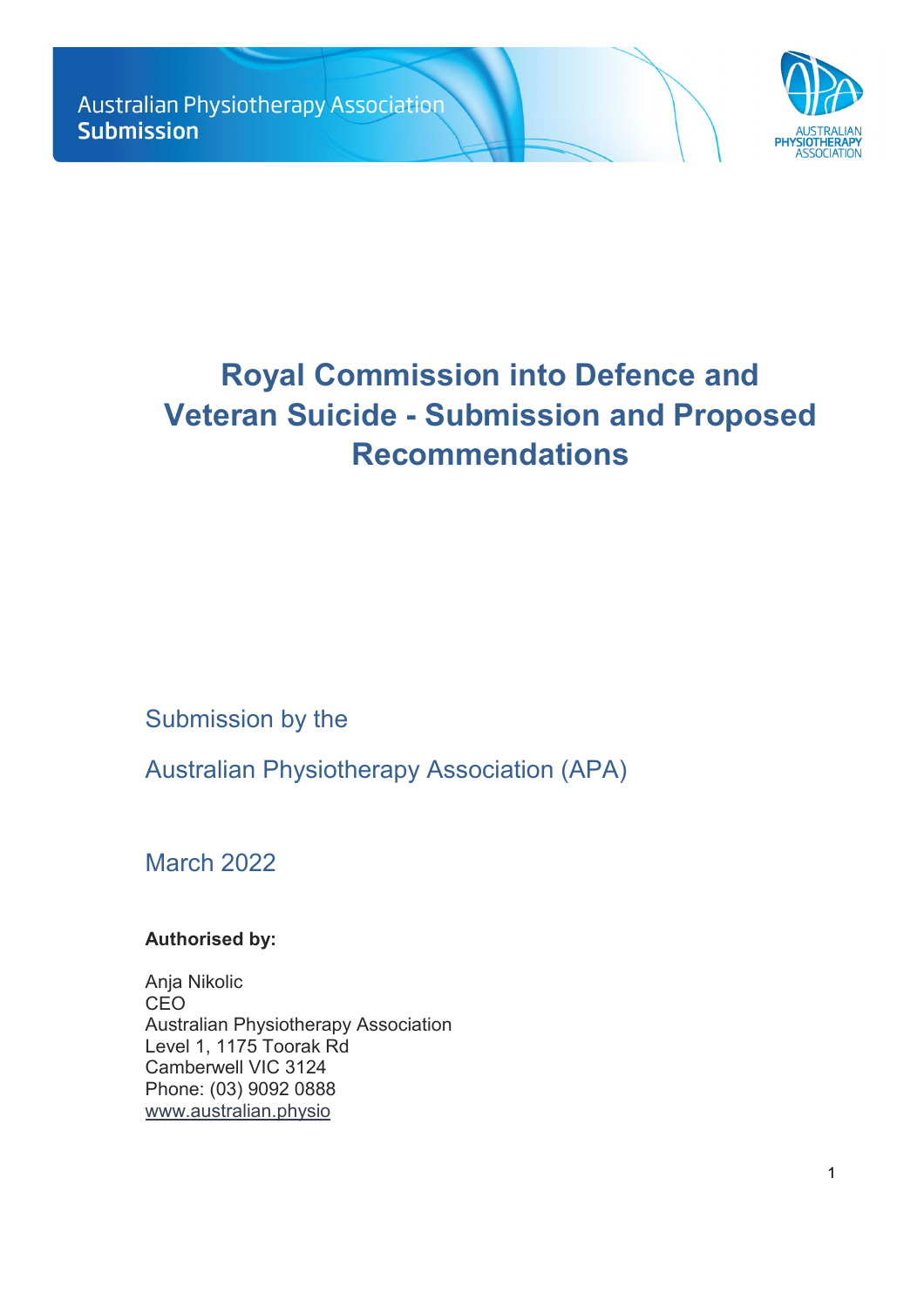

## **Table of Contents**

| 1. | <b>Executive Summary</b>                                                                                                                    | 3                          |
|----|---------------------------------------------------------------------------------------------------------------------------------------------|----------------------------|
|    |                                                                                                                                             |                            |
|    |                                                                                                                                             |                            |
|    | Building on the existing evidence<br>Biopsychosocial model of care<br>Building the health care team<br>Physical and mental health care      | 3<br>4<br>4<br>5           |
|    |                                                                                                                                             |                            |
| 2. | <b>APA Recommendations</b>                                                                                                                  | 7                          |
| 3. | Mental health care system reform                                                                                                            | 8                          |
|    |                                                                                                                                             |                            |
|    | Every door is the wrong door<br>Fails to address complex health needs                                                                       | 8<br>8                     |
|    |                                                                                                                                             |                            |
|    | Value of physiotherapy                                                                                                                      | 9                          |
|    |                                                                                                                                             |                            |
|    | Impact of pain<br>Improving help seeking behaviour<br>Case Study                                                                            | 10<br>10<br>11             |
|    |                                                                                                                                             |                            |
|    | Driving integration forward<br>Concurrent physical and mental health problems<br>Reforming primary care                                     | 12<br>12<br>13             |
| 4. | APA's response to specific Terms of Reference                                                                                               | 14                         |
|    |                                                                                                                                             |                            |
|    | Strengthened pathways                                                                                                                       | 14                         |
|    |                                                                                                                                             | . 15                       |
|    | <b>Transitional arrangements</b><br>Valuing skills<br>Fees and pricing<br>Screening and outcome measurement framework<br>Continuity of care | 15<br>15<br>15<br>15<br>16 |
|    |                                                                                                                                             |                            |
|    |                                                                                                                                             |                            |
|    | Key reform requirements                                                                                                                     | 18                         |
| 5. | <b>Summary</b>                                                                                                                              | 19                         |
| 6. | <b>About Australian Physiotherapy Association (APA)</b>                                                                                     | 20                         |

2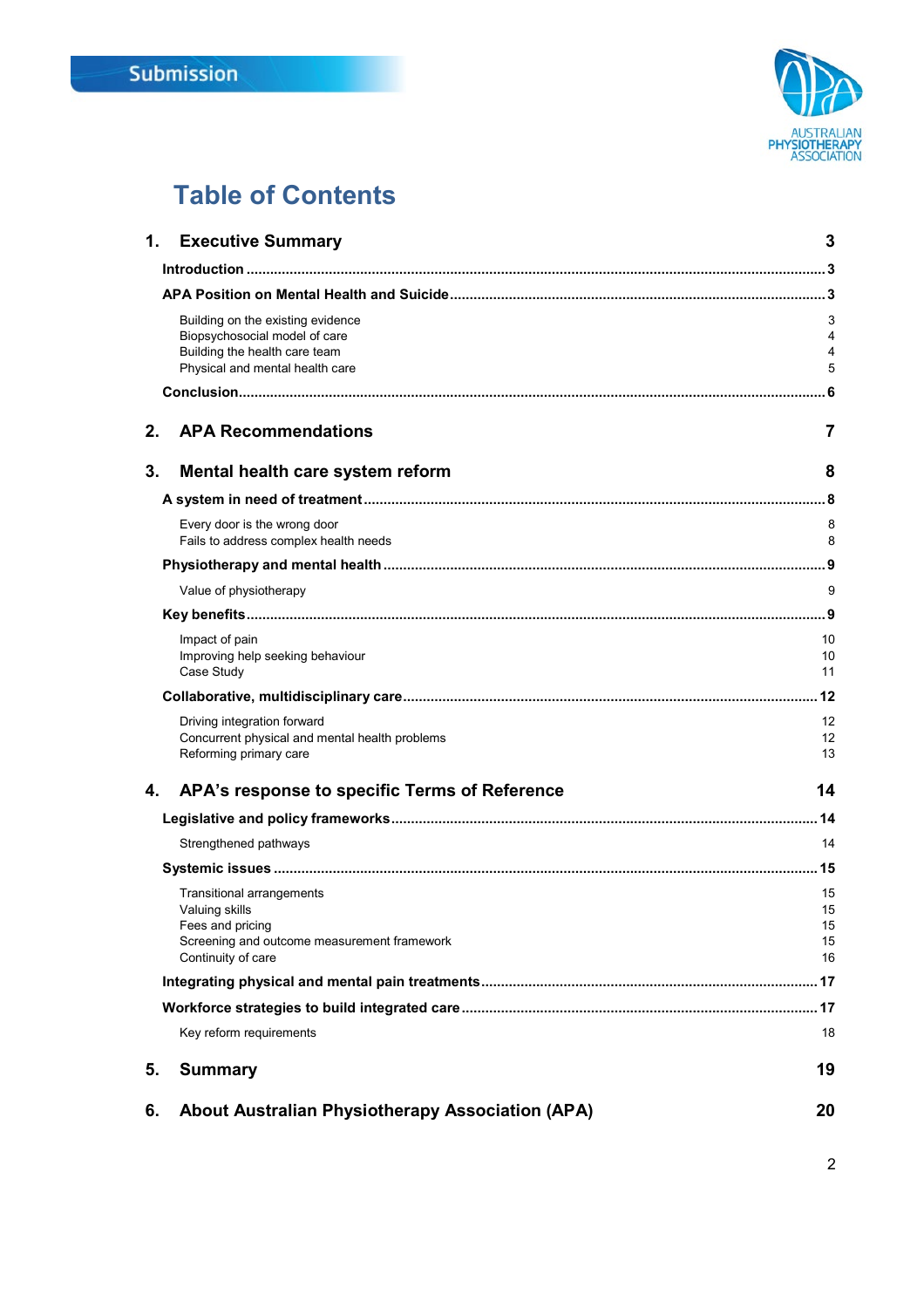

## <span id="page-2-0"></span>**1. Executive Summary**

### <span id="page-2-1"></span>**Introduction**

The Australian Physiotherapy Association (APA) welcomes this opportunity to respond to the Royal Commission into Defence and Veteran Suicide. The APA's submission is designed to provide constructive recommendations and considerations to improve the mental health care provided to current serving Australian Defence Force (ADF) members and Veterans. As some of the Terms of Reference are outside of the scope and expertise of the APA, our submission sets out important general principles and issues, then addresses those ToR where we can add value and substance to your inquiry.

Therefore, through this submission, our aim is to bring attention to the important role of physiotherapy in building better mental health and the key requirements to facilitating this essential care. The overarching goal of physiotherapy is to improve health, and physiotherapists know first-hand the reciprocal relationship between physical and mental health. There is a strong link between poor physical health and mental health problems—it is very hard to stay psychologically healthy when our bodies let us down. However, the health system fails to make these vital connections with more accessible and adaptable entry points needed to connect the physical and mental health needs of patients.

## <span id="page-2-2"></span>**APA Position on Mental Health and Suicide**

#### <span id="page-2-3"></span>**Building on the existing evidence**

The APA draws the Commission's attention to the overwhelming evidence available on improving mental health and well-being and alleviating suicide, including (but not limited to):

- Productivity Commission Inquiry Report into Mental Health;
- Report of the National Suicide Prevention Office;
- Royal Commission into Victoria's Mental Health System;
- National Mental Health Workforce Strategy;
- *The Hidden Toll* Senate inquiry into suicide in Australia; and
- Final Report from the Select Committee on Mental Health and Suicide Prevention.

The many previous inquiries this Commission will likely reference, along with the dozens of other inquiries, investigations and reports, all reach similar conclusions – that Australia's mental health care system is failing to provide the holistic care needed to alleviate suicide and support those needing mental health treatment and support.

A reoccurring theme of these inquiries is that addressing mental illness and suicide prevention must progress beyond the rigid bio-medical framework. We need to learn from lived experience, incorporate co-design in relevant health policies, and consider the environmental and societal pressures on serving and separated members of the ADF.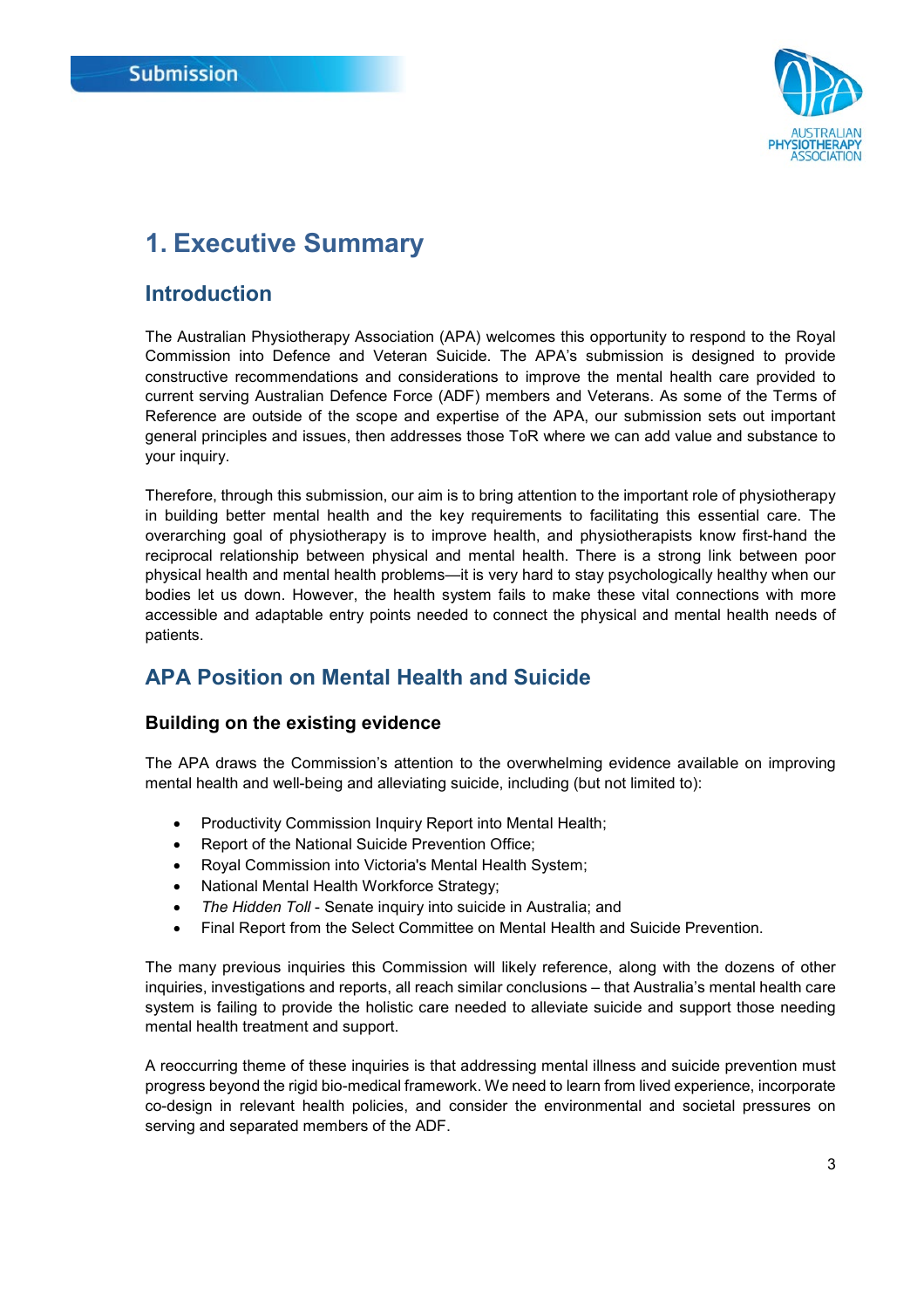

#### <span id="page-3-0"></span>**Biopsychosocial model of care**

#### **To strengthen outcomes there is a need for health system redesign towards more effective care delivery to improve the patient journey.**

A stronger value-based mental health system for ADF members and Veterans is reliant on a key system shift towards a more evidence-based mental health care model through the adoption of a biopsychosocial model of care. This, combined with strategic prioritisation towards access and outcomes alongside a diverse funding structure—to prioritise collaborative care, system integration and prevention—will lead to the improvement of treatment and care of some of our most vulnerable Australians.

Providers of mental health treatments and prevention services need to shift their thinking towards an individual wellness approach. This is neither radical nor novel - it is an approach used overseas and also by Aboriginal Controlled Community Health Organisations. The ACCHO model (see [https://www.naccho.org.au/acchos\)](https://www.naccho.org.au/acchos) has seen substantial improvements in health and well-being from their holistic health approach that supports the social, emotional, physical and cultural wellbeing of Aboriginal and Torres Strait Islander peoples, families and communities.

> **ADF and Veterans' health care policies must begin the fundamental shift towards collaborative care that is personalised, coordinated and is not focused on bio-medical services alone. Key to reform success, in transforming our approach, is the need to involve people with lived experience, achieved through an experiencedbased co-design approach to developing new models of care.**

Investing in public health messaging to improve the understanding of the association between physical pain, mental health and pain management would be an important initiative to support undertaking substantial investment in integrated care. As previous inquiries have highlighted, alternatives to hospital treatment and medication are often more conducive to supporting people experiencing mental and physical pain. Current treatment models do not adequately support the complex challenges, and do not adequately recognise and support the importance of physical exercise, mobility and pain reduction. There is a need for new funding models that formalise public physiotherapy in an integrated health system.

#### <span id="page-3-1"></span>**Building the health care team**

#### **All health providers have an important role to play in mental health care and suicide prevention.**

All Australians with mental health issues should have access to appropriate and professional mental health care based on their individual circumstances and needs. This includes access to allied health services that support people across the whole continuum of care. The role of physiotherapists in managing and treating pain, improving mobility and function, and enhancing quality of life, has not been properly recognised and incorporated into mental health and suicide prevention strategies.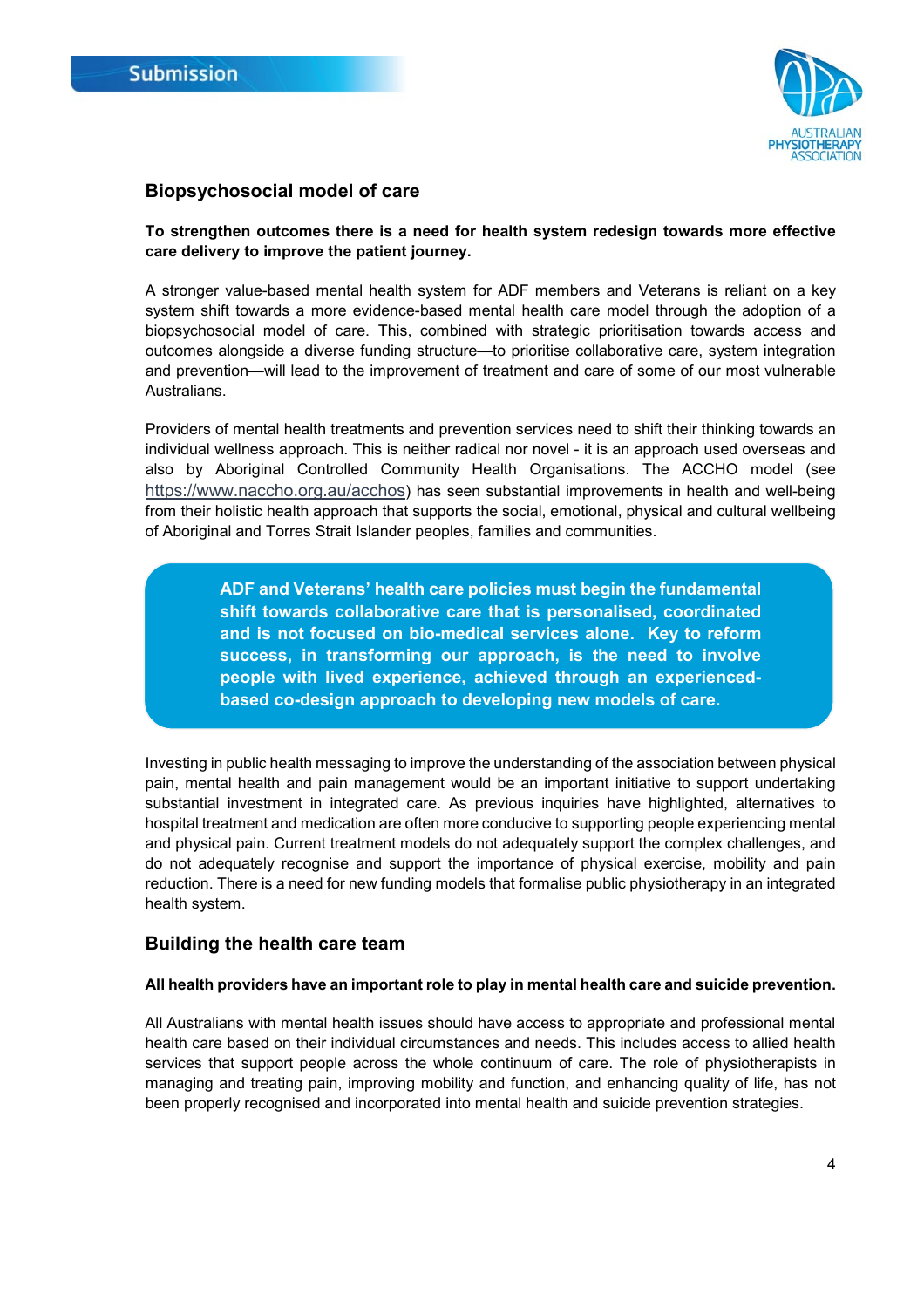

5

APA members see current and former ADF clients experiencing a range of mental health issues. It is not unusual for patients to disclose their personal and other health concerns to a treating health provider. This is particularly relevant in circumstances where stress and anxiety is heightened and exacerbated. And yet, addressing mental illness and suicide prevention remains predominantly within the GP/mental health specialist domain. Within DVA policy, this has been exaggerated through the TCI (treatment cycle initiative) treatment policy. The outcome is a substantial burden and responsibility being placed on general practitioners, while not allowing multidisciplinary care teams to be efficiently utilised.

> **The APA calls for investment in expanding multidisciplinary mental health teams that offer diverse skills and expertise for both Defence and Veteran populations.**

A properly funded and managed health system would see coordinated multidisciplinary and multisector teams that include general practitioners, psychiatrists, and mental health nurses working alongside allied health practitioners (physiotherapists, psychologists, social workers, and rehabilitation counsellors). These types of multidisciplinary models operate internationally and deliver higher quality health care and better outcome measures. The Department of Defence and the Department of Veterans' Affairs (DVA) must be more engaged and work collaboratively with the allied health sector to establish innovative models that address mental health treatment from both mental and physical perspectives.

#### <span id="page-4-0"></span>**Physical and mental health care**

#### **A person-centred approach is critical to bring physical and mental health back together.**

We know that by enhancing physical health, we also promote mental well-being. It's time to unlock these benefits by formalising physiotherapy as part of the multidisciplinary team for Defence and Veteran personnel. The physiotherapy workforce is well positioned to deliver this care.

Physiotherapists are highly qualified Ahpra-regulated practitioners trained to work with people who have mental illness across all health settings, including hospitals, aged care facilities, disability services, and private practice. Physiotherapists are trained in multidisciplinary and interdisciplinary care. Physiotherapy is part of the suite of health care services that can improve mental health, and relieve the mental distress caused by chronic pain through improvements in managing and treating physical health.

The APA supports best practice in managing physical pain that contributes to mental distress. Best practice involves multidisciplinary, coordinated, quality care. Further, a highly pain-literate community will produce more effective health outcomes and reduce the demand on already stretched services. The APA supports mental health training for physiotherapists through endorsement of Mental Health First Aid Training and Suicide Prevention Trainings and development of Physiotherapy in Mental Health Career Pathways.

> **The APA calls for physiotherapy to be formally recognised in addressing the physical well-being of people with mental health conditions from across the lifespan.**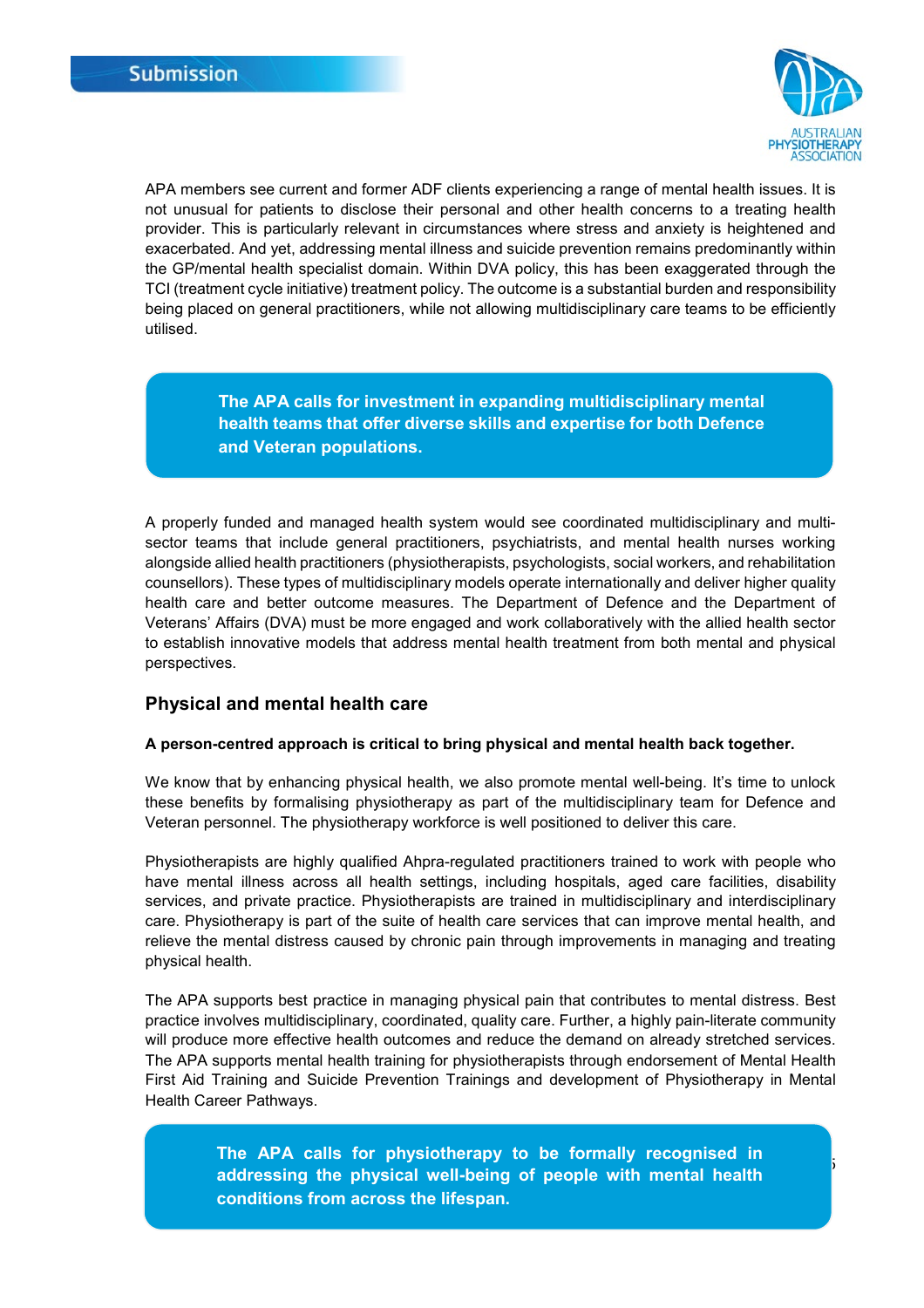

## <span id="page-5-0"></span>**Conclusion**

**The solution is to invest in, and expand, multidisciplinary mental health teams so they can deliver the diverse skills and expertise needed to provide mental and physical health care.**

All health providers have an important role to play in mental health, and all health providers have a role to play in suicide prevention. Physiotherapists confront mental illness every day, and our members report what is widely known across the health system – which is that patients confide in their health practitioner and seek help for physical and mental health problems.

Physiotherapists are trained in multidisciplinary and interdisciplinary care, but Australia's mental health system limits this care by not properly investing in, and promoting, team-based care. To make the 'every door is the right door' approach a reality of the mental health care system, the role of physiotherapists will have to be formalised within multidisciplinary teams. In enabling service shifts, we can help build a resilient, educated community. A highly pain-literate community will produce more effective health outcomes and reduce the demand on already stretched services.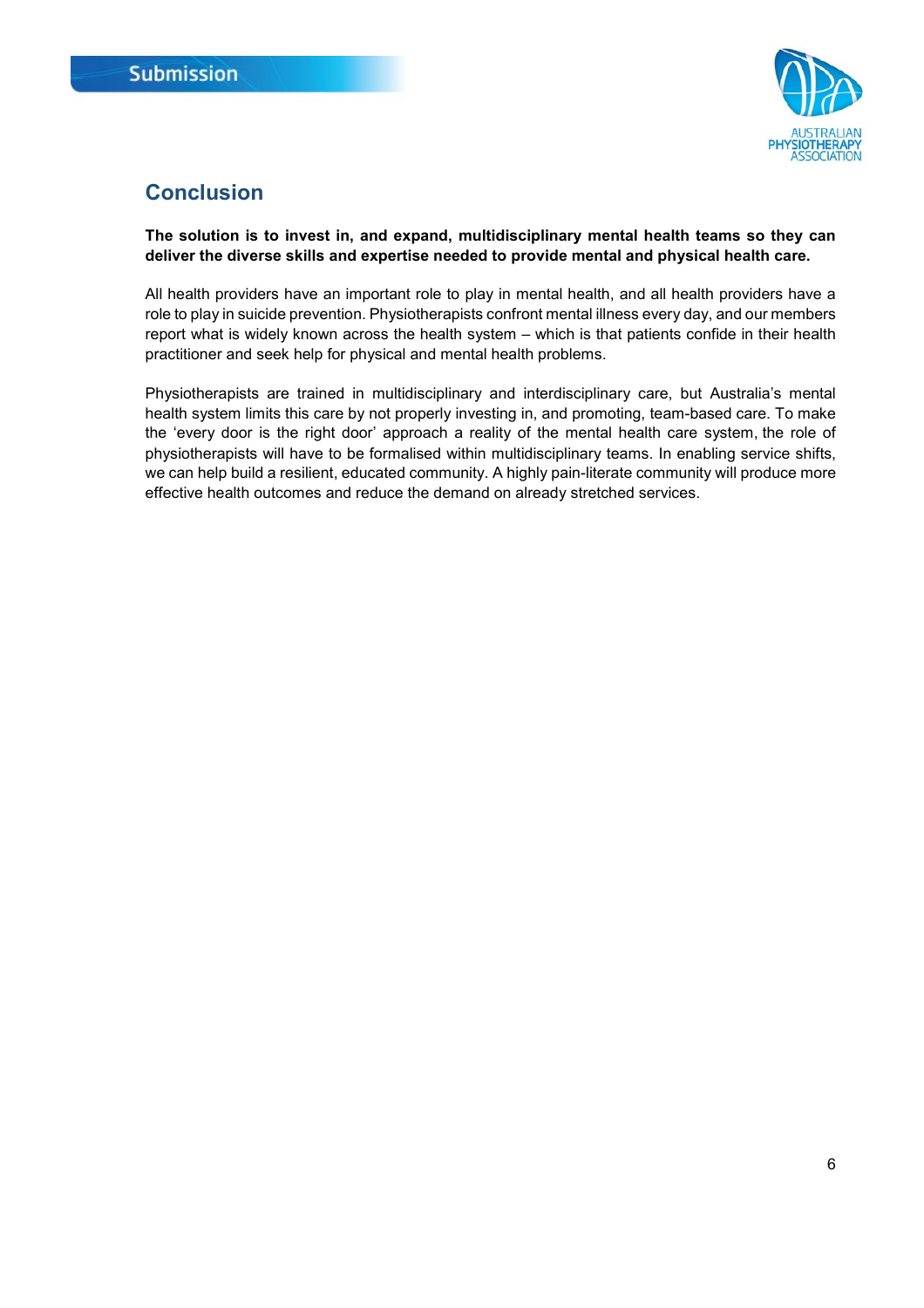

## <span id="page-6-0"></span>**2. APA Recommendations**

APA members report seeing clients experiencing a range of mental health issues and even suicidality. It is not unusual for patients to disclose to a treating health provider, such as their physiotherapist, personal and other health concerns. This is particularly relevant in environments where stress and anxiety is heightened and exacerbated, such as the military, policing and emergency services activities. We know that ADF personnel and Veterans will benefit from person-centred approaches through funded teams enabled to collaborate and communicate and care together. This submission outlines the barriers and drivers to service delivery including a key requirement to formalise the role of physiotherapy in mental health care. The following recommendations would help drive a key shift towards prevention and primary care, and a greater focus on early intervention. We thank the Royal Commission for its work and attention.

| <b>Recommendation 1</b> | Adopt a biopsychosocial model of treatment for mental health<br>patients, through an evidence-based approach that incorporates lived<br>experience, co-design and relevant health policies.                                                                                                                                                                                                                                                                                                                                                                               |
|-------------------------|---------------------------------------------------------------------------------------------------------------------------------------------------------------------------------------------------------------------------------------------------------------------------------------------------------------------------------------------------------------------------------------------------------------------------------------------------------------------------------------------------------------------------------------------------------------------------|
| <b>Recommendation 2</b> | Physiotherapists are recognised and included in multidisciplinary<br>mental health care for former and existing members of Australia's<br>Defence Force.                                                                                                                                                                                                                                                                                                                                                                                                                  |
| <b>Recommendation 3</b> | Physiotherapists are employed in ADF and Veterans' mental health<br>services, recognising that holistic health care involves physical and<br>mental health diagnosis, treatment and management.                                                                                                                                                                                                                                                                                                                                                                           |
| <b>Recommendation 4</b> | Investment in education across the mental health sector to raise<br>understanding of the important role of physiotherapy in recognising,<br>assessing and treating physical illnesses and painful conditions, and<br>the positive impact improving physical health has on mental health.                                                                                                                                                                                                                                                                                  |
| <b>Recommendation 5</b> | Recognise chronic pain and physical ill-health as a condition that is<br>included in Medicare subsidised treatments.                                                                                                                                                                                                                                                                                                                                                                                                                                                      |
| <b>Recommendation 6</b> | Funding for researchers, clinicians, and service delivery organisations<br>to collaborate on a national collection framework for data on mental<br>health and suicide prevention germane to Defence and Veteran<br>populations. This national collection framework should include:<br>a central repository of current, harmonised and comparable data<br>٠<br>from all jurisdictions which is broadly available for research and<br>service delivery planning; and<br>harmonised data reporting requirements for inclusion in service<br>$\bullet$<br>delivery contracts. |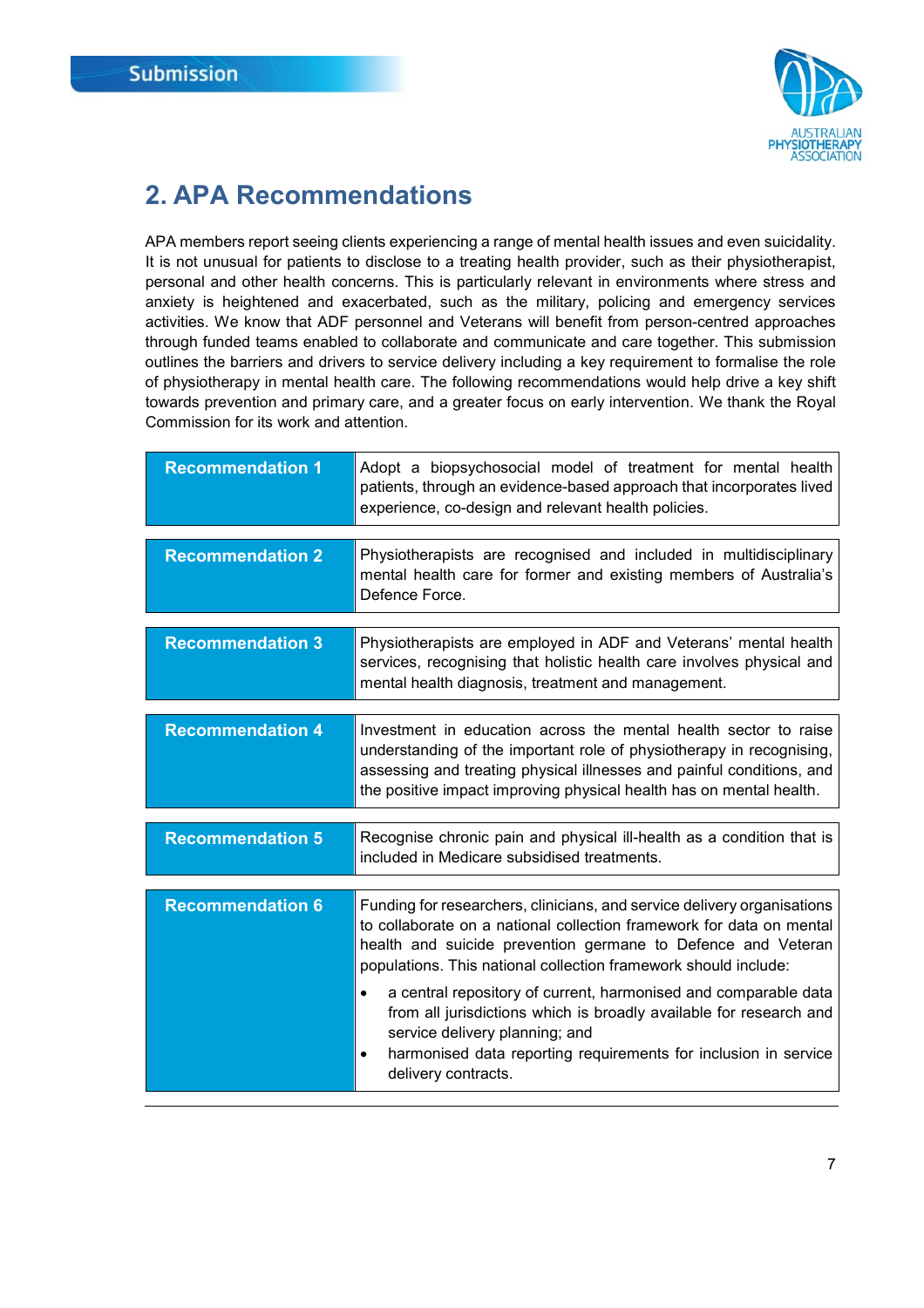

## <span id="page-7-0"></span>**3. Mental health care system reform**

### <span id="page-7-1"></span>**A system in need of treatment**

#### <span id="page-7-2"></span>**Every door is the wrong door**

Physiotherapists see components of mental health in almost every patient's story, and yet they are unable to provide any assistance or advice other than to recommend their patient 'seeks help'.

#### **When patients reach out - every door is the wrong door for them.**

Governments and providers must work towards an '**every door is the right door**' health care structure to transform the mental health system to one in which people are supported, treated and managed mentally and physically by multidisciplinary and interdisciplinary teams. Integrated care works. The failures evident in ADF and Veterans' health care can be attributed, in varying ways, to the failure to provide services and supports that include physical, mental and social/environmental care seamlessly.

#### <span id="page-7-3"></span>**Fails to address complex health needs**

#### **Australia's mental health care system is failing to provide the holistic care patients and consumers need.**

All Australians with mental health issues should have access to appropriate and professional mental health care based on their individual circumstances and needs. This includes access to allied health services that support people across the whole continuum of care.

Chronic disease and injury dominate the total burden of disease in Australia. We know that people living with mental illness experience significantly poorer physical health, including higher rates of chronic health conditions. But our health system fails to provide adequate physical health care for people with serious mental illness. There is an urgent need for funded care pathways to enable access to evidence-based physical health interventions encompassing services for the management of chronic conditions, such as diabetes and chronic pain.

#### **There is a need to recognise chronic pain and physical ill-health as a condition that is included in Medicare subsidised treatments.**

According to Painaustralia, major depression is the most common mental health condition associated with chronic pain, with among 30 to 40 per cent of people with a diagnosed mental health condition also presenting for treatment for chronic pain. Almost a third of Australian adults experiencing severe or very severe pain have high levels of psychological distress, estimated to be about three times the rate of those with mild pain, and six times the rate of those with no pain. One in five Australian adults with severe or very severe pain experiences depression or other types of mood disorders.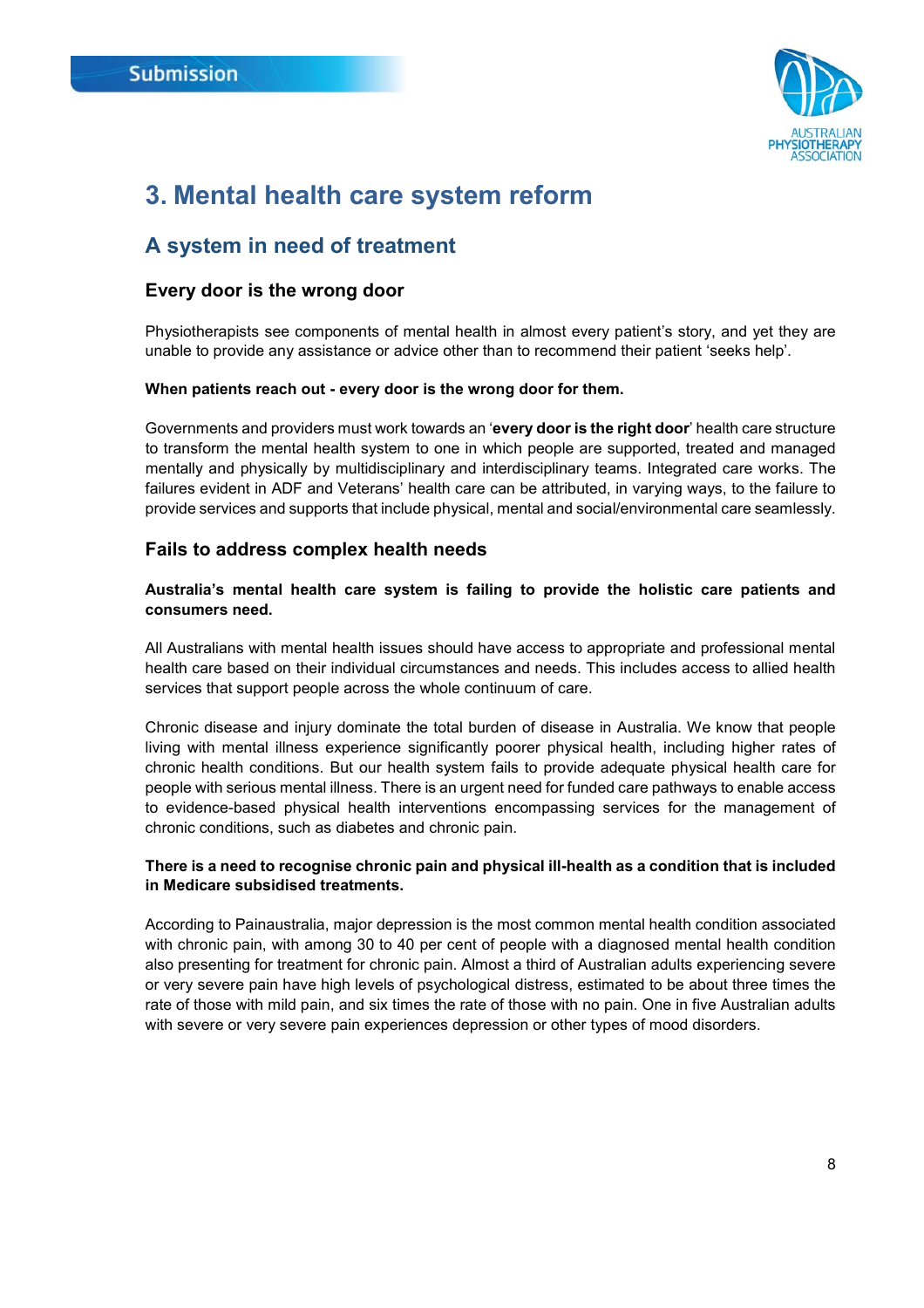

## <span id="page-8-0"></span>**Physiotherapy and mental health**

### <span id="page-8-1"></span>**Value of physiotherapy**

#### **Physiotherapy provides a significant impact on a person's ability to remain independent and to experience a full life.**

Physiotherapy is an efficient, although often underutilised, part of the health system. As a profession, the health benefits and effectiveness of our interventions, and the value we provide to the health care sector are proven in the research literature. The cost-effectiveness of our interventions was also demonstrated recently through a cost-benefit analysis of 11 common conditions by the Nous Group.[1](#page-8-3) The Report showed that physiotherapy offers cost-effective evidence-based health care delivering value to both the individual and to the health care system.

Many ADF patients and Veterans face challenges such as dealing with complex health needs including restricted mobility requiring physical health interventions tailored to their needs. Physiotherapy treatments enhance an individual's independence, function and mobility, along with promoting social inclusion by encouraging participation in the economic and social life of the community. Physiotherapy also delivers benefits at a societal level through second order productivity gains through reduced pain, productivity gains (return to work), longer life, and avoiding and/or delaying the need for costly disability care. We have a strong evidence base that supports targeting physiotherapy services in caring for high-need, high-cost patients, including across the public insurance schemes, representing better value that translates into high-value, cost-effective care.

#### **Diagram 1 | Physiotherapy | Individual and health system benefits**

#### <span id="page-8-2"></span>**Key benefits**



#### **Better** care

Where physiotherapy is more clinically effective than standard or alternative treatments:

- Chronic obstructive pulmonary disease
- · Parkinson's disease
- Stress urinary incontinence



#### **Reducing hospital** admissions

Where physiotherapy reduces hospitalisations or where patients can be managed without surgery:

- Osteoarthritis of the knee and hip
- Orthopaedic outpatient services
- Emergency department services



#### **Reducing chronic** pain burden

Where physiotherapy provides an economic benefit in reducing chronic pain:

- Chronic neck pain
- Back pain
- Tennis elbow

#### Greater mobility

• Cerebral palsy • Falls prevention



#### **Enhanced** outcomes

Where physiotherapy generates societal benefits through second order productivity gains:

- Reduced pain
- Greater mobility
- Return to work
- Longer life
- Avoided disability

<span id="page-8-3"></span> 1 Nous Group. (2020). *Value of Physiotherapy in Australia*. Available at [https://australian.physio/sites/default/files/Report\\_FA\\_WEB.pdf](https://australian.physio/sites/default/files/Report_FA_WEB.pdf)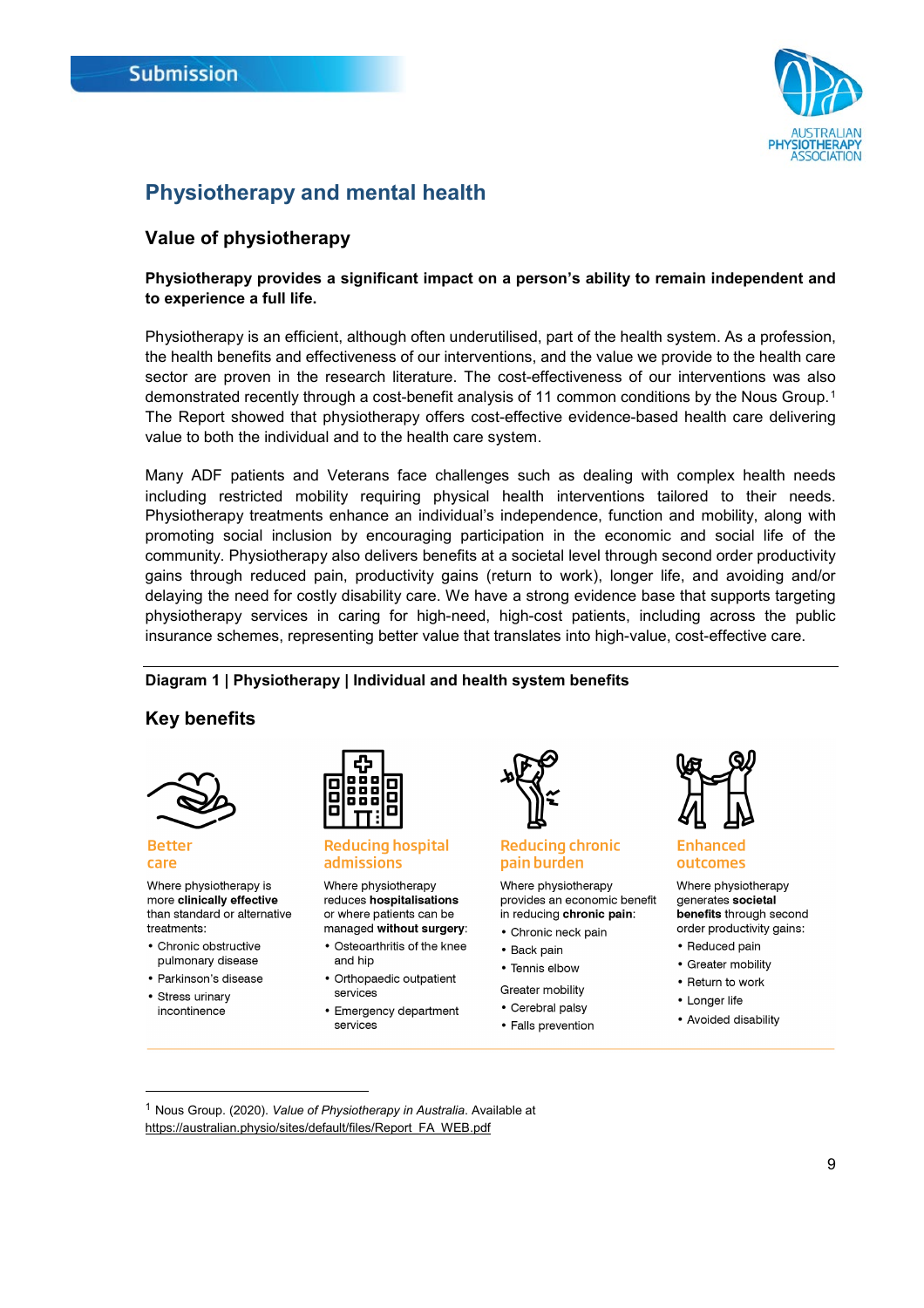

#### <span id="page-9-0"></span>**Impact of pain**

#### **Addressing the impact of pain, and its association with mental ill-health, is fundamental to the practice of physiotherapy.**

Mental illness and chronic pain places significant burdens on individuals and the Australian health care system. Untreated, or inappropriately treated pain, is a recognised factor in mental ill-health. Any person with reduced or poor physical mobility, loss of function, or experiencing chronic pain, is less able to participate in aspects of life, including work, social activities, family activities, exercise and travel.

Physiotherapists have a fundamental role in restoring physical function and the restoration of occupational roles which have significant impacts on mental health. As APA members report, for ADF personnel, it may not just be about pain specifically. In fact it may not be about pain at all in some cases. This can become evident in transitional arrangements where an ADF member is discharged due to critical injury. This individual may no longer be capable of performing physical tasks that have defined their working life (within the ADF) which may impact their perception of self, their vocational opportunities post-active service, recreational opportunities, perception of roles within the family unit and so on. In these contexts, physiotherapists play a fundamental role in functional restoration.

#### <span id="page-9-1"></span>**Improving help seeking behaviour**

#### **The physiotherapy workforce is well positioned to help build a resilient, educated community.**

A highly pain-literate community will produce more effective health outcomes and reduce the demand on already stretched services. Forming trusting and ongoing relationships between patients and health care practitioners is the aim of general practice, and developing these continuous relationships is also the goal of physiotherapists.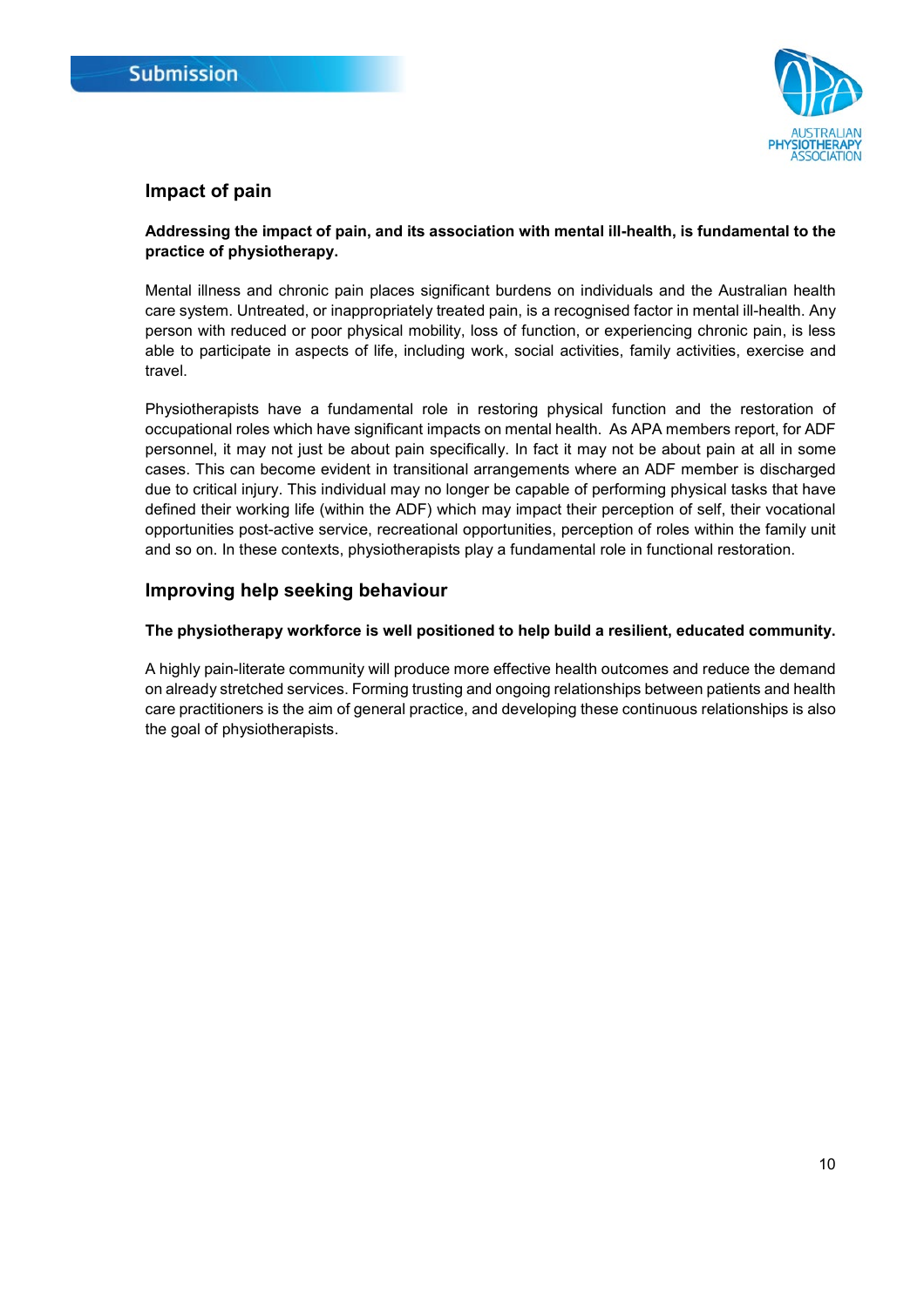

#### <span id="page-10-0"></span>**Case Study**

The APA hears the same message from our practitioners - that patients are more likely to disclose mental illness, suicidality and other health issues within the confines of treatment sessions. As one former ADF client told us, they feel "relaxed" with their physiotherapist, and as they make them feel physically better, they form trusting relationships, and look to that particular health provider for help.

#### **Case Study: Former Vietnam Veteran corresponding with the APA.**

"After I was diagnosed it wasn't a psych who repaired me it was a physiotherapist and since then a number of exercise physiologists. As I lay on the table I would talk and my physio would talk back and there was a healing process taking place and then she set me exercise goals which added to the process.

With 29,000 members you are in a unique position to make a massive difference in this space. You have the basic tools which might need a bit of tweaking and I would imagine that you are easily accessible to every person in the country that has a mental health problem. As far as the military and veterans go, DVA is promoting that physiotherapist treatment costs are covered by them. Food for thought.

The APA could engage with [exercise expert] who in conjunction with your people can come up with exercise programmes which you can promote. I would think that DVA and Defence endorsement should be easy. You would be getting people back on their feet, most likely saving lives and adding to national productivity.

The one big problem in this space is that there are hundreds if not thousands of well-meaning entities working in isolation. They all have good intentions but the right hand never knows what the left hand is doing and the end result is a mish-mash of ideas which does tend to impede progress.

If we can get a green light and advice from them which to me shouldn't be a problem, we then move forward. Why would they disagree with an extra 29,000 helpers?

Personally, I think physiotherapists with some empathy can play a massive part in recovery. With 29,000 physios in the country there must be some sort of role to play."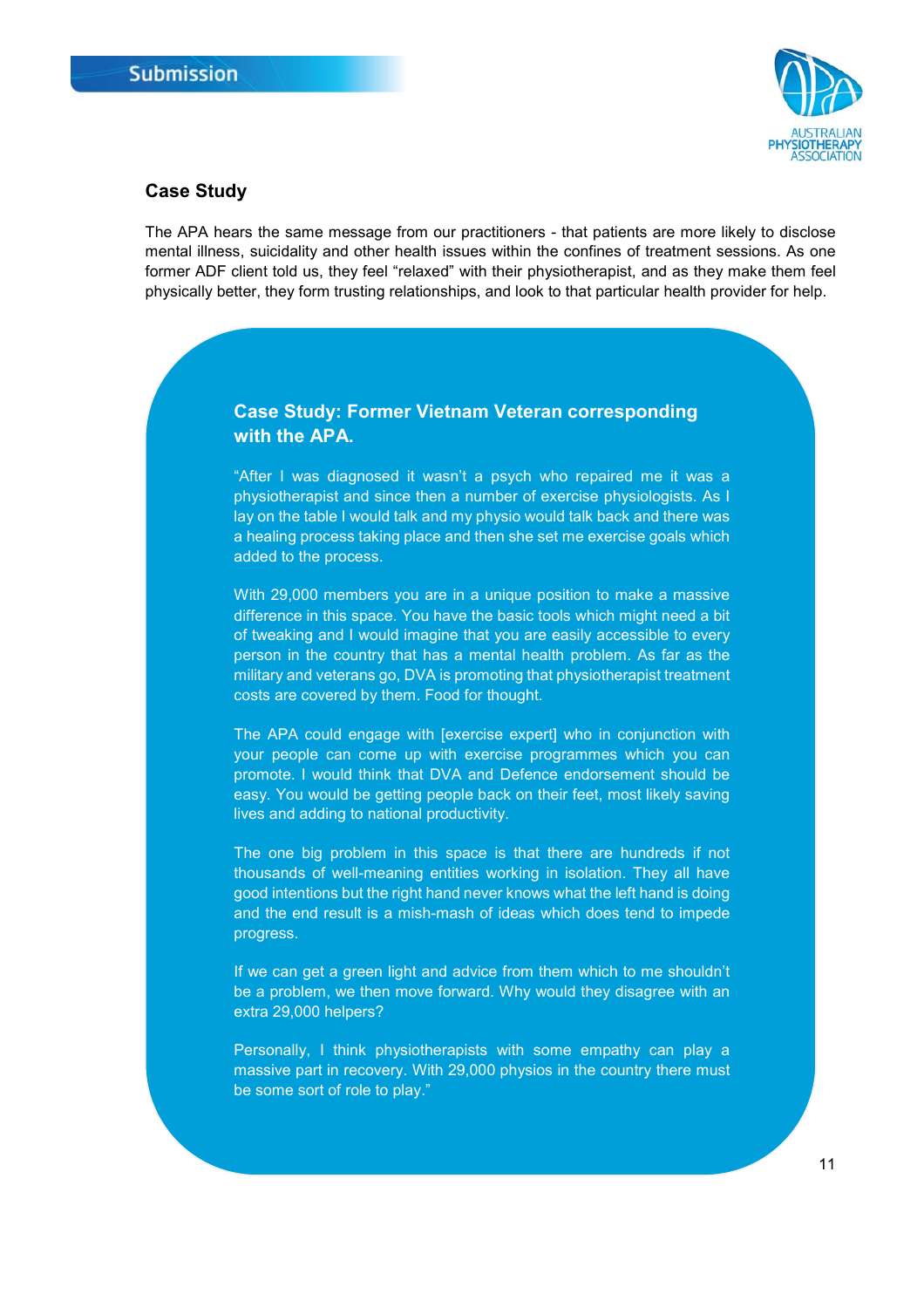-



## <span id="page-11-0"></span>**Collaborative, multidisciplinary care**

#### <span id="page-11-1"></span>**Driving integration forward**

We cannot emphasise enough the importance of promoting multidisciplinary/integrated team approaches, including physiotherapy and other allied health professions such as psychology, within general health diagnosis and treatment of ADF personnel and Veterans. Those experiencing mental ill-health often experience difficulties in accessing appropriate health care treatment. This is due to multiple factors, including:

- lack of access to appropriate health expertise (especially in regional and rural areas);
- financial constraints;
- physical restraints (lack of mobility and function);
- unawareness of appropriate services and supports;
- inadequate knowledge of GPs/specialists in the benefits of physiotherapy/ physical care; and
- reluctance to engage with different service providers.

Multidisciplinary team approaches, which are used overseas, is a recognised evidence-based approach to improve access to much needed supports and services.

> **The APA recommends the Commission seeks further information on multidisciplinary/integrated care and how this can be applied to Defense and Veterans health care.**

#### <span id="page-11-2"></span>**Concurrent physical and mental health problems**

Multidisciplinary models of care enable the sharing and transfer of skills. Even within Australia's existing system it is possible to modify the structures to reform how 'responsibility' of patient care is understood and managed. This may require investments in education and training, however, this would be a small consideration given that over \$10 billion is expended on mental health each year.

Adopting this type of approach better addresses the high rates of mental illness among the cohort of people with long-term physical health problems. People experiencing more severe types of mental illness have a reduced life expectancy and commonly report poor physical health and lack of appropriate exercise and activity. According to an AIHW report, *Physical Health of People with Mental Illness* (July 2020) people experiencing mental illnesses are more likely to develop physical illness and tend to die earlier than the general population<sup>2</sup>. From available data, such as the National Health

<span id="page-11-3"></span><sup>2</sup>AIHW. (2020). *Physical Health of People with Mental Illness.* Available at:

<https://www.aihw.gov.au/reports/australias-health/physical-health-of-people-with-mental-illness>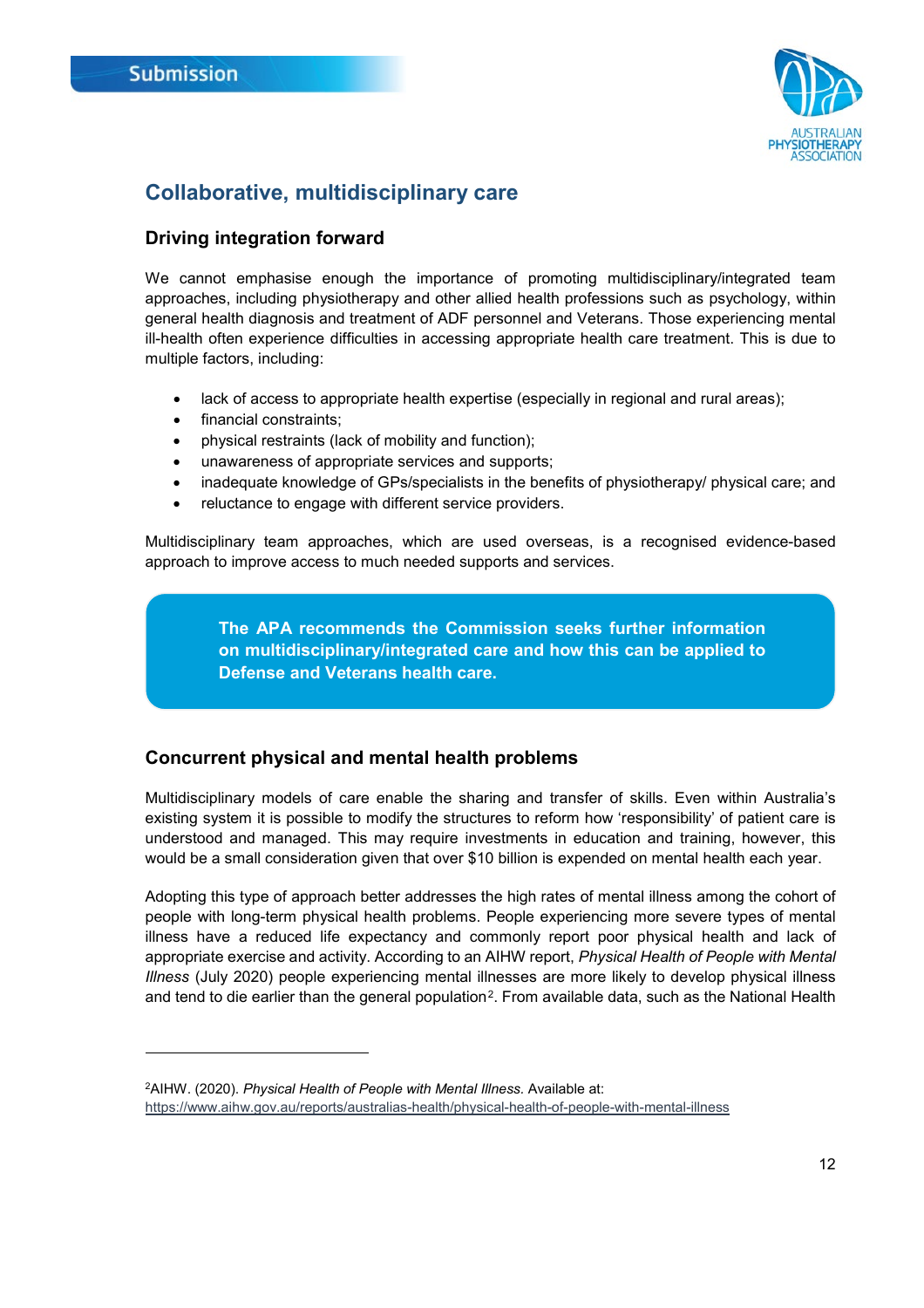

Survey, we know that Australians experiencing mental illness are much more likely to report having a chronic medical condition such as chronic back problems, arthritis, and pain.

It should be, to use a colloquialisms, 'a given' that health systems support people with psychological conditions along with their physical health. This is not just cost effective, it is also far better for the patient to have holistic, team-based care rather than navigate between the mental and physical arms of the health system. Multidisciplinary and interdisciplinary teams working together to understand, diagnose and treat individuals can only be achieved if primary care and MBS reforms include Ahpraregulated allied health practitioners, such as physiotherapists.

#### <span id="page-12-0"></span>**Reforming primary care**

The APA acknowledges that part of the problem in reforming primary care and the MBS is the paucity of robust data on the physical health and well-being of people experiencing mental illness. This lack of information, also identified by the AIHW, is not, however, a reason to exclude physiotherapy and other allied health providers from funded multidisciplinary team care. The lack of data reflects historic under-investment in research. Yet too many inquiries and investigations into mental health (including those set out in the Terms of Reference) remain tightly focused and have not properly examined how co-design can improve outcomes and reduce costs. This is particularly relevant to community care and the way Primary Health Networks (PHNs) commission and fund services.

> **The APA supports a co-design approach and recommends the Commission undertake further examination of co-design in mental health and how it can be applied to Defence and Veterans' health care.**

The APA is familiar with the obstacles and barriers for the development and practical implementation of multidisciplinary/integrated care, and working alongside medical practitioners to improve patient health. However we also know, both from the APA's [Value of Physiotherapy](https://australian.physio/economic-value) in Australia<sup>[3](#page-12-1)</sup> report, and numerous studies, data sets and patients' preferences, that long standing cultural and practice 'fences' that relegate allied health to secondary or lesser status in the health system are certainly not benefitting patients.

There is a pressing, critical need to integrate community care through the funding of services that make available appropriate mental health and physical health services and treatment, working in a coordinated, integrated environment. This applies both in general, and specifically to ADF personnel and Veterans who seek help within the wider health system.

<span id="page-12-1"></span> <sup>3</sup> Nous Group. (2020). *Value of Physiotherapy in Australia*. Available at [https://australian.physio/sites/default/files/Report\\_FA\\_WEB.pdf](https://australian.physio/sites/default/files/Report_FA_WEB.pdf)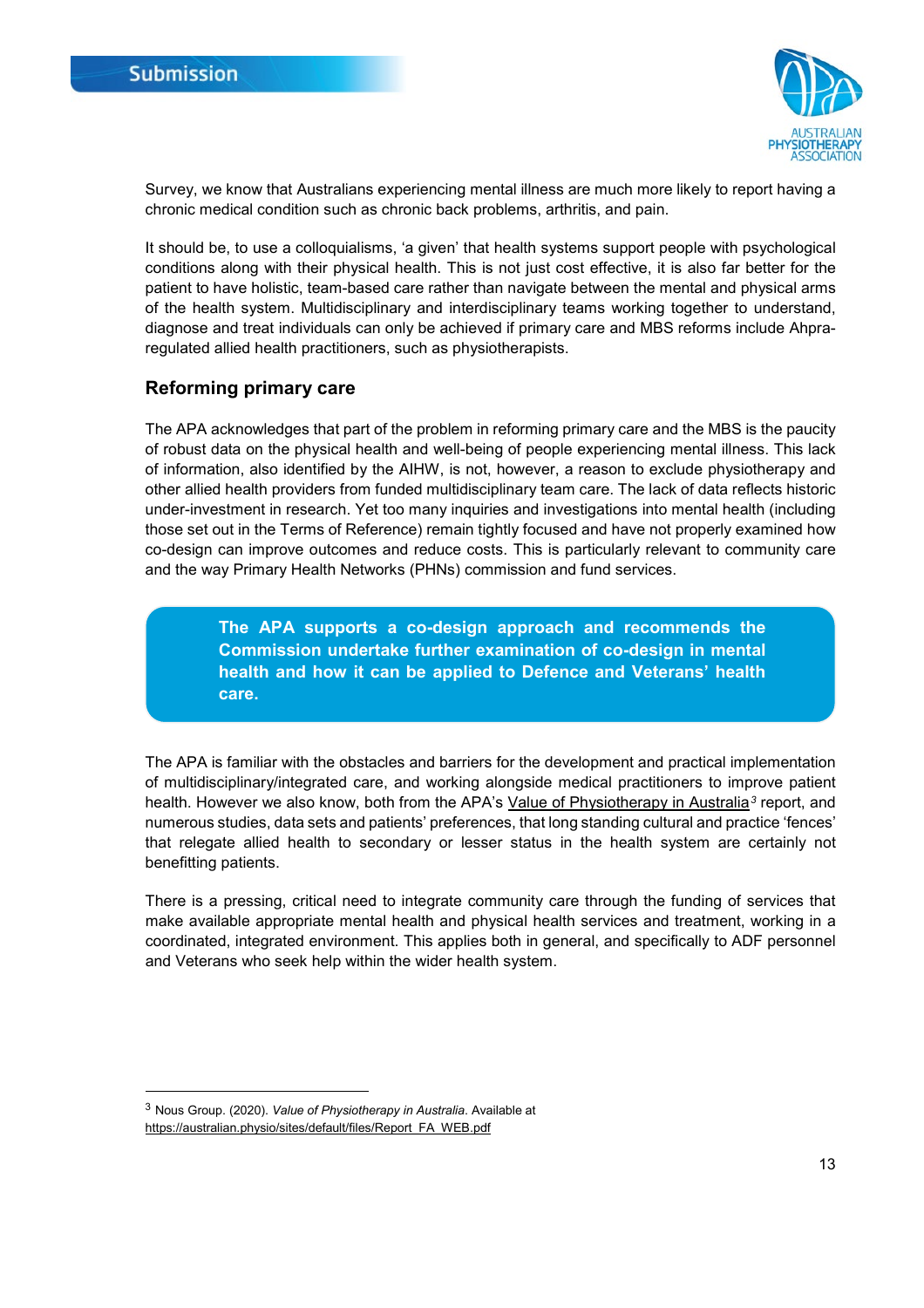

## <span id="page-13-0"></span>**4. APA's response to specific Terms of Reference**

This Royal Commission presents an unprecedented opportunity to construct a system to meet the needs of ADF personnel and Veterans. Evidence tells us that integrated responses to complex needs produce better outcomes but we need new approaches to fund team-based care to deliver best health and system outcomes. It is by making a key shift to integrate physical and mental pain treatments that we will advance new pathways to recovery.

## <span id="page-13-1"></span>**Legislative and policy frameworks**

#### <span id="page-13-2"></span>**Strengthened pathways**

The APA draws the Commissions' attention to three policies generated by DVA which have a significant and challenging impact on physiotherapists and Veterans who seek assistance from our profession:

- 1. The introduction of the TCI (treatment cycle initiative) and associated framework.
- 2. Pricing changes progressively introduced to provide different pricing structures within the allied health sector.
- 3. Concurrent treatment policy that does not allow two treatment providers to help a Veteran on the same day for the same condition, for example an exercise physiologist and a physiotherapist.

Within ADF medical support services, physiotherapists play an important role in the management of injuries and injury prevention. This is an integral part of supporting the most important resource within the ADF.

Currently in the ADF, physiotherapists work under four main employment areas:

- 1. Off base service delivery (through the BUPA / ADF contract)
- 2. On base as a contractor to the BUPA / ADF contracted services
- 3. On base as a Defence employee (APS)
- 4. On base / on exercises or deployments as an ADF member

Physiotherapists therefore play an important role within ADF multidisciplinary teams; however, as noted above, multidisciplinary/integrated health care is rarely available in the wider community health environment. This means, in effect, a two-tier system where current ADF personnel are afforded integrated care yet some Veterans and former ADF personnel may struggle to navigate the siloed health bureaucracy and confusing referral pathways to appropriate care.

Currently, physiotherapists' role in the care team for Veterans varies depending on location of services and the set-up of the clinical setting. For example, if a Veteran chooses to see a physiotherapist in a stand-alone physiotherapy clinic, then the role the physiotherapist plays is consistent with current service arrangements in Primary Health care.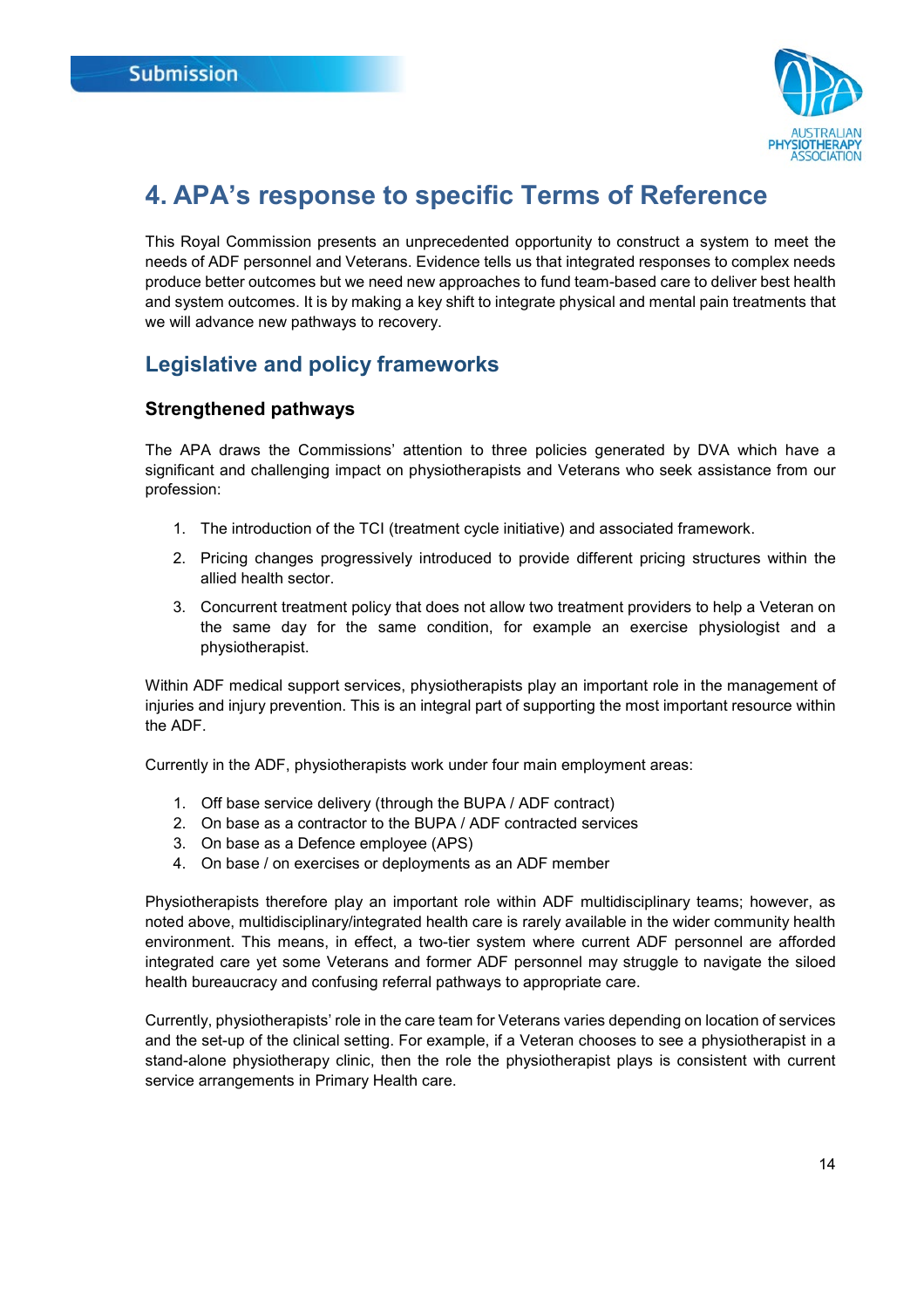

## <span id="page-14-0"></span>**Systemic issues**

#### <span id="page-14-1"></span>**Transitional arrangements**

#### **Transitional arrangements are reported as a point of frustration and the highest period of risk for those exiting the ADF.**

APA physiotherapists report that transitional arrangements do not adequately provide services for Veterans, nor do they predict and accommodate for the specific needs of this population. Exiting ADF personally can feel 'lost' as they are removed from a framework that has provided (at least) some level of security. There is a service vacuum in comparison to what they are familiar with and what they have experienced within the ADF.

#### <span id="page-14-2"></span>**Valuing skills**

#### **DVA continues to reinforce the traditional paradigm of the GP as gate keeper in Veterans' care. This is even more evident with the TCI.**

This approach does not recognise the role of physiotherapists and other allied health professionals as experts in the delivery of holistic care to Veterans. Physiotherapists should be able to direct care in consultation with the GP and other supports for the Veteran cohort. The current model creates barriers and delays that can exacerbate frustrations with getting the right care, and potentially negatively impact Veterans at risk. For example, where a physiotherapists is working in conjunction with a psychologist to manage a Veteran's physical and mental well-being, they should be able to establish care plans in consultation with the Veteran, rather than rely on "quasi endorsement" by the GP who may have less awareness of the specific details of the agreed plan.

#### <span id="page-14-3"></span>**Fees and pricing**

#### **The APA also recommends an immediate change of the current fee structure and pricing model by the DVA for allied health providers to support Veterans.**

The key outcome would be to have pricing parity between allied health providers as an initial change, and then implement necessary changes to the process of screening and identification of issues.

DVA should embrace and remunerate appropriate collaboration between providers to support integrated care. Good outcomes are achieved by properly coordinated and planned care. The Department has continued to underfund antiquated sessional models of care that do not facilitate integrated care planning. The APA supports direct funding of care planning and integrated care models.

#### <span id="page-14-4"></span>**Screening and outcome measurement framework**

**A reformed screening and outcome measurement framework would ensure that not every Veteran is placed in the same treatment category.**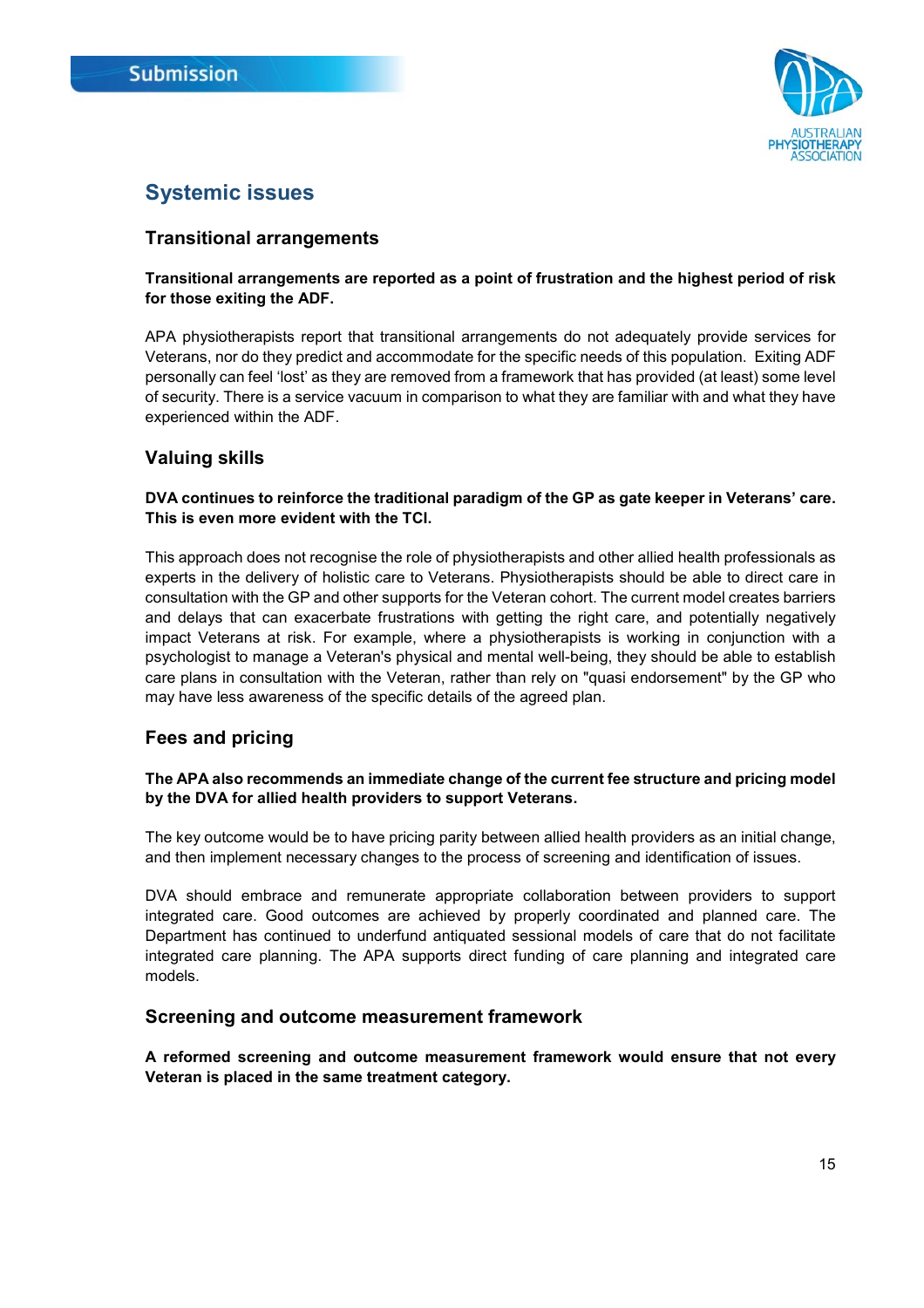

The current TCI policy and framework may work for some and be effective for DVA in managing fiscal constraints, but our experience is that making Veterans retell their histories and try to build trusting relationships with numerous health care providers is part of the problem this Commission is trying to address.

The current model for allied health services within the DVA is homogenous, despite the fact that Veterans are an extremely heterogeneous population. A very significant proportion of supported Veterans are aged 80 or over. The needs of this group of Veterans are demonstrably different to those of the emerging Veterans cohort. It is therefore essential DVA delivers an agile system that acknowledges the need of different cohorts and responds with specifically tailored systems and models of care that meet the clinical requirements of the varied groups within the Veteran population. The limitations of one-size-fits-all models is evident by the need for this Royal Commission and other inquiries into mental health and suicide prevention.

The APA urges the Commission to examine international suicide prevention programs to assess how adaptable and flexible approaches designed specifically for at-risk populations can be applied in this context. We also recommend examining how tailored service delivery removes barrier to physiotherapy and other allied health care and enhances best practice care to these population groups.

#### <span id="page-15-0"></span>**Continuity of care**

#### **Service provision needs to be multidisciplinary and effectively coordinated which is reliant on investment in evidence-based models of collaborative care.**

Every inquiry into mental health and suicide brings to the fore how critical continuity of care is. This is why multidisciplinary/integrated care teams are favoured as a way to provide holistic care and less reliance on one practitioner. For example, in Brisbane, Go2Health provides a multidisciplinary support service that also values connecting with their client through their transition from service to civilian life. In this submission, we will not go into the full service model detail but it is worthy of mention as evidence-based high value care. Unfortunately, the current funding model does not support this type of care.

Further, the APA is frustrated that physiotherapy is oftentimes seen by DVA as short-term health care, despite the clear evidence supporting sustained high level therapies that promote physical health (in the context of chronic illness) and mental health.

This Commission should also examine models of collaborative care that are currently working, and note that there are very few examples of multidisciplinary care available for people living in remote and rural locations.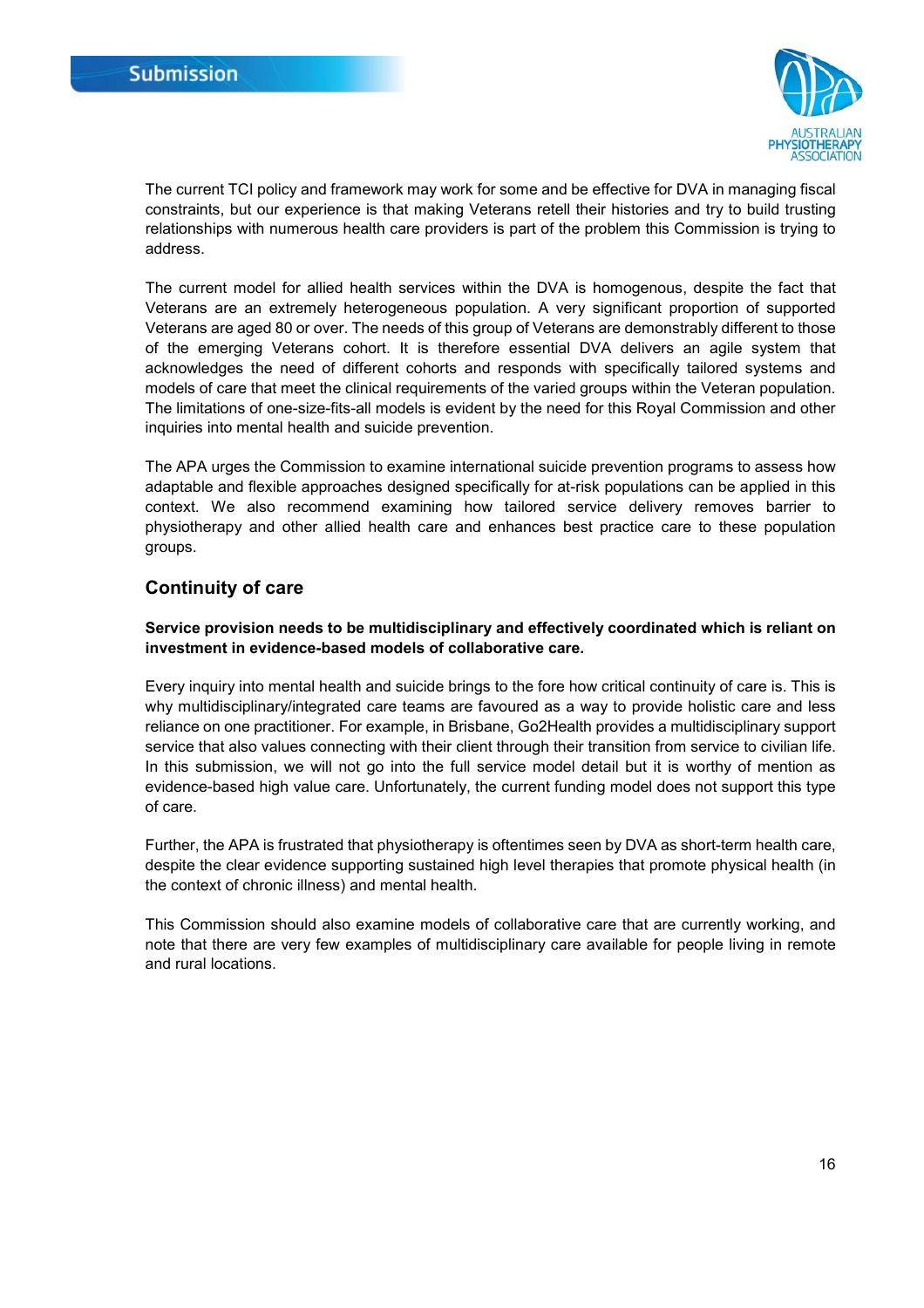

### <span id="page-16-0"></span>**Integrating physical and mental pain treatments**

The relationship between chronic pain, mental distress, and suicide is well established. For instance, Voluntary Assisted Dying (End of Life) legislation exists in some Australian jurisdictions, permitting people to end their life legally if ongoing suffering from a terminal illness cannot be relieved in a manner that the person finds tolerable. The definition of suffering (in some jurisdictions) includes physical and non-physical (psychological, existential) suffering.

The extensive literature on suicide traverses documented situations of suicides completed to end 'pain' be it mental, physical or both. A glaring gap in Australia's health system is the way pain is siloed as being a physical manifestation, or a mental health disorder, when 'pain' affects both mind and body, and cannot be treated separately.

Therefore, those treating pain must be integrated within the overall care of people who may be 'at risk' of suicide and/or severe mental health problems. It is obvious that the high rates of suicide among current and former military personnel is associated with both physical and non-physical pain. And yet the Australian health system does not have a delineated, structured or trained workforce to provide holistic support.

> **If there is one recommendation the APA wants this Commission to take on-board, it is the immediate need to reform the health care system to integrate health practitioners treating ADF personnel and Veterans so that physical and mental health care is assimilated.**

## <span id="page-16-1"></span>**Workforce strategies to build integrated care**

The Commission should note that the solutions to improving ADF and Veterans mental health and alleviating suicide rely on the implementation of workforce strategies that build and maintain health teams with a strong focus on continuity of care.

Those responsible for ADF and Veterans' health need to fully understand labour market dynamics and trends, particularly those factors generating wage suppression and poor career pathways. The disparity between the remuneration of psychiatrists, psychologists, and GPs, and allied health workers whose contribution is, in many areas, of equal importance and value to patients, must be addressed through workforce strategies. For instance, pay differentials among those supporting this cohort do not necessarily reflect the roles and responsibilities of diagnosing, treating and helping people with mental health issues, PTSD, and suicidality. It is critical that these issues are specifically addressed through a comprehensive workforce strategy that addresses:

- pay and conditions;
- career pathways; and
- the valuing of allied health and peer workers.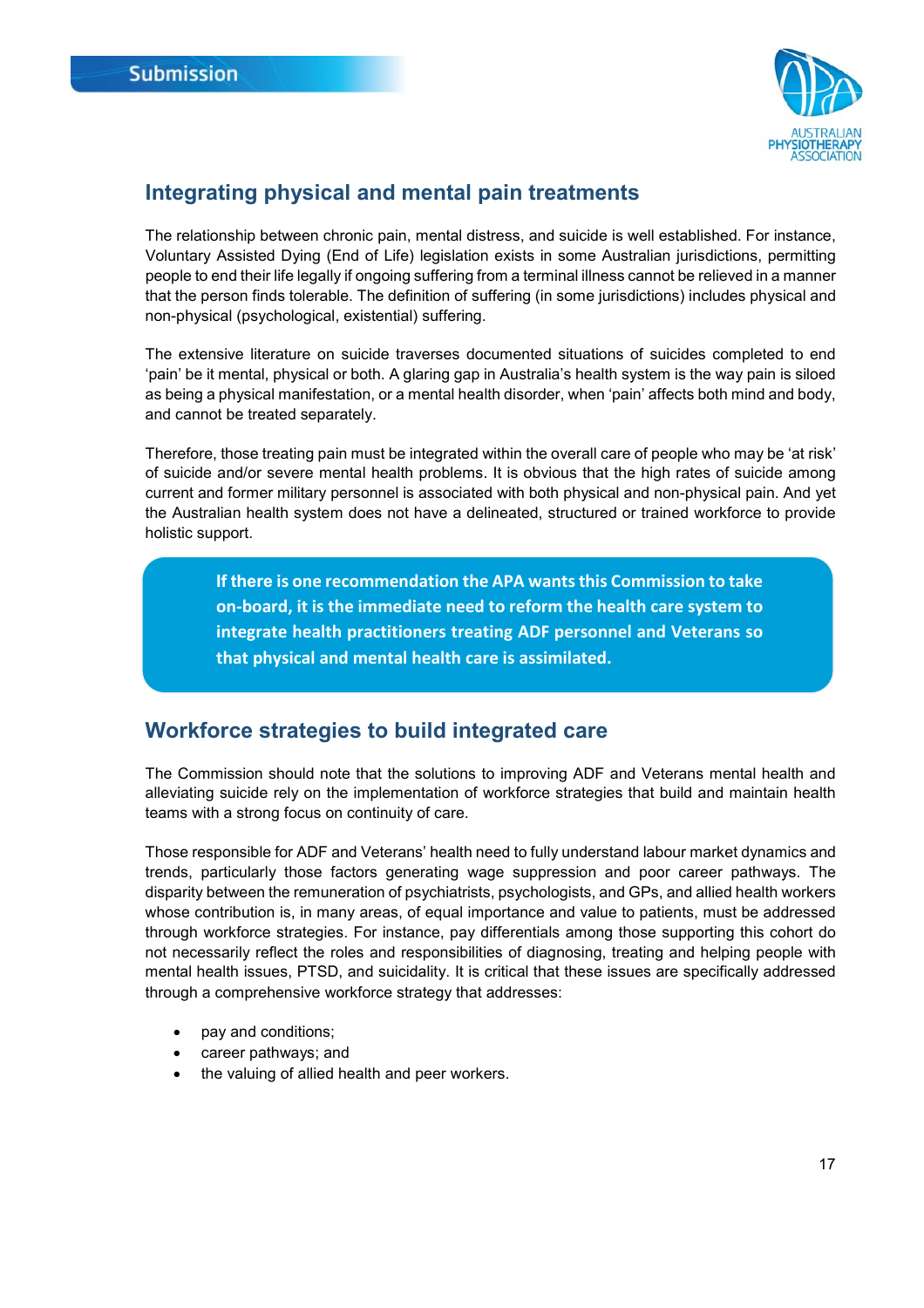

#### <span id="page-17-0"></span>**Key reform requirements**

#### **The APA is concerned that there is not sufficient 'flexibility' - the current system is patchwork, working well in some places but inconsistent, expensive and not meeting demand in others.**

The 'balance' that needs to be achieved is providing appropriate mental and physical health care to patients where and when they need it. As noted previously, APA members report that a majority of their patients express some mental health concerns during treatments. To put this another way, we have a highly qualified health workforce of around 30,000 that is for the most part 'unused' in mental health care. And, to reiterate, the outcome is that every door becomes the wrong door for Veterans (and others) - turned away to navigate the complex and costly referral maze at the very time they reach out and ask for help.

#### **Importance of improving integration of care, and supporting multidisciplinary approaches**

The APA supports the Productivity Commission's recommendations on integration of care as absolutely necessary to support the Strategy's objectives. Integration and multidisciplinary approaches also require fundamental restructures and reforms to Medicare and fee-for-service models. Supporting extended scope physiotherapists as primary practitioners able to refer to specialist medical practitioners will better utilise the existing workforce. Unless this is undertaken and referral pathways and access to appropriate allied health is opened-up, the aims and objectives of any broader strategic pieces may not be fully realised.

#### **Addressing the issues and supports required to improve workforce distribution**

While funding and other incentives are recommended, other factors, such as the impact of climate change and environmental factors, lifestyle, and family and social life considerations require a wholeof-government approach. The maldistribution of health care practitioners is almost at crisis levels, creating a multi-tiered system with access to appropriate care diminishing the further one lives from a metropolitan area.

Utilising and including integrated, collaborative care teams, including Ahpra-regulated physiotherapists in care, is one solution. Enabling the Primary Health Networks (PHNs) to advance allied health-led models of care to address service delivery challenges in rural areas is also a priority. This requires more flexibility in service design and funding to enable rural allied health service provision.

#### **Innovation in service delivery models and workforce optimisation approaches**

The greatest opportunity lies in testing new models of care in addressing unmet need and supporting a sustainable workforce to deliver these. This will bring the diverse range of skills and expertise required in meeting current and future need across a range of functions. PHNs remain a viable potential funding channel, however, these entities currently lack a mandate to drive innovations beyond general practice. Through further reform, PHNs provide an existing structure to drive systemwide changes for developing and testing new models of care in mental health.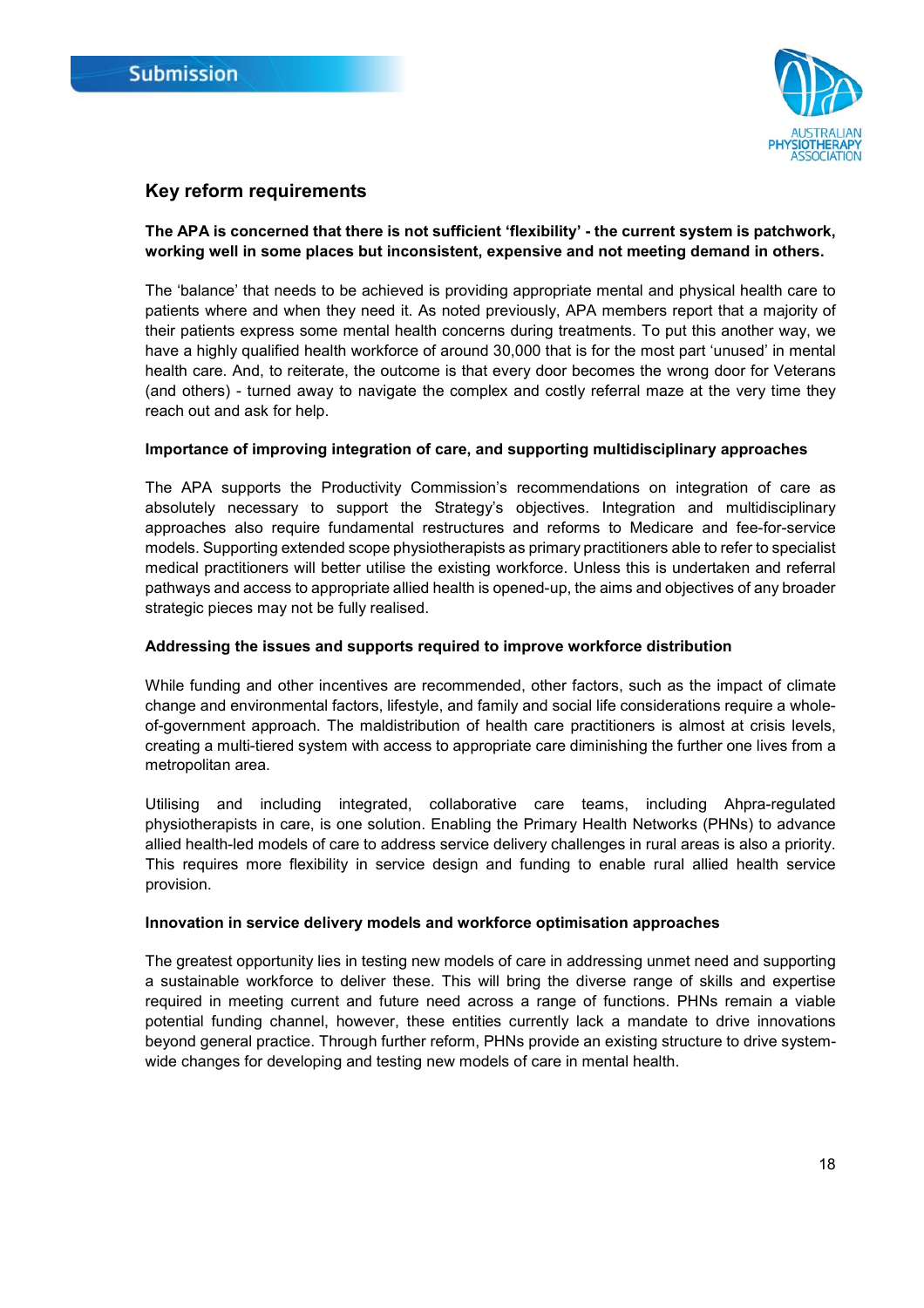

## <span id="page-18-0"></span>**5. Summary**

#### **There is an urgent need to formalise the role of physiotherapy in mental health care.**

As the APA submission stresses, the current systems need to acknowledge the indelible link between physical and mental wellbeing. Physiotherapists have a fundamental role to play in the integrated management of Veterans with primary mental health conditions and in those with complex physical and mental illness.

The APA calls for enhanced engagement between mental health services, general practice, and physiotherapy to address and improve physical activity, mobility, exercise, and pain relief for patients and health care consumers. In bringing physiotherapy into integrated care teams, we call for a national funding commitment to expand access to mental health care to facilitate holistic care. This includes expanding funding through Medicare access to private physiotherapy – recognising the benefit of physiotherapy-led interventions in chronic pain and physical ill-health.

Physiotherapists are experts in aspects of physical health care and can offer expertise in prescribing individualised exercise programs, which can improve mood, promote wellbeing and address comorbidities associated with mental health diagnoses.

The APA alone represents more than 30,000 members who conduct more than 23 million consultations per year. At a time when the demand for mental health care is escalating and the mental health force is struggling to meet current needs, effectively utilising the existing allied health workforce, including physiotherapists, would deliver enormous benefits to patients.

### **Further reading list**

The Commission may be interested in material relevant to how physiotherapists utilise psychologically informed interventions in practice:

- Cowell et al (2021). *Physiotherapists' Approaches to Patients' Concerns in Back Pain Consultations Following a Psychologically Informed Training Program*, Qualitative Health Research, 31 (13), p 2486-2501.
- Kedroff et al ( 2019). *Cognitive behavioural therapy-informed physiotherapy for patellofemoral pain: A feasibility study*, Musculoskeletal care, 17(4), p382-389.
- Godfrey et al (2020). *Physical Therapy Informed by Acceptance and Commitment Therapy (PACT) Versus Usual Care Physical Therapy for Adults with Chronic Low Back Pain: A Randomized Controlled Trial*, J Pain, Jan-Feb 21(1-2), p71-81.
- Kinney et al ( 2020). *The impact of therapeutic alliance in physical therapy for chronic musculoskeletal pain: A systematic review of the literature*, Physiotherapy Theory Practice, 36 (8), p886-898.